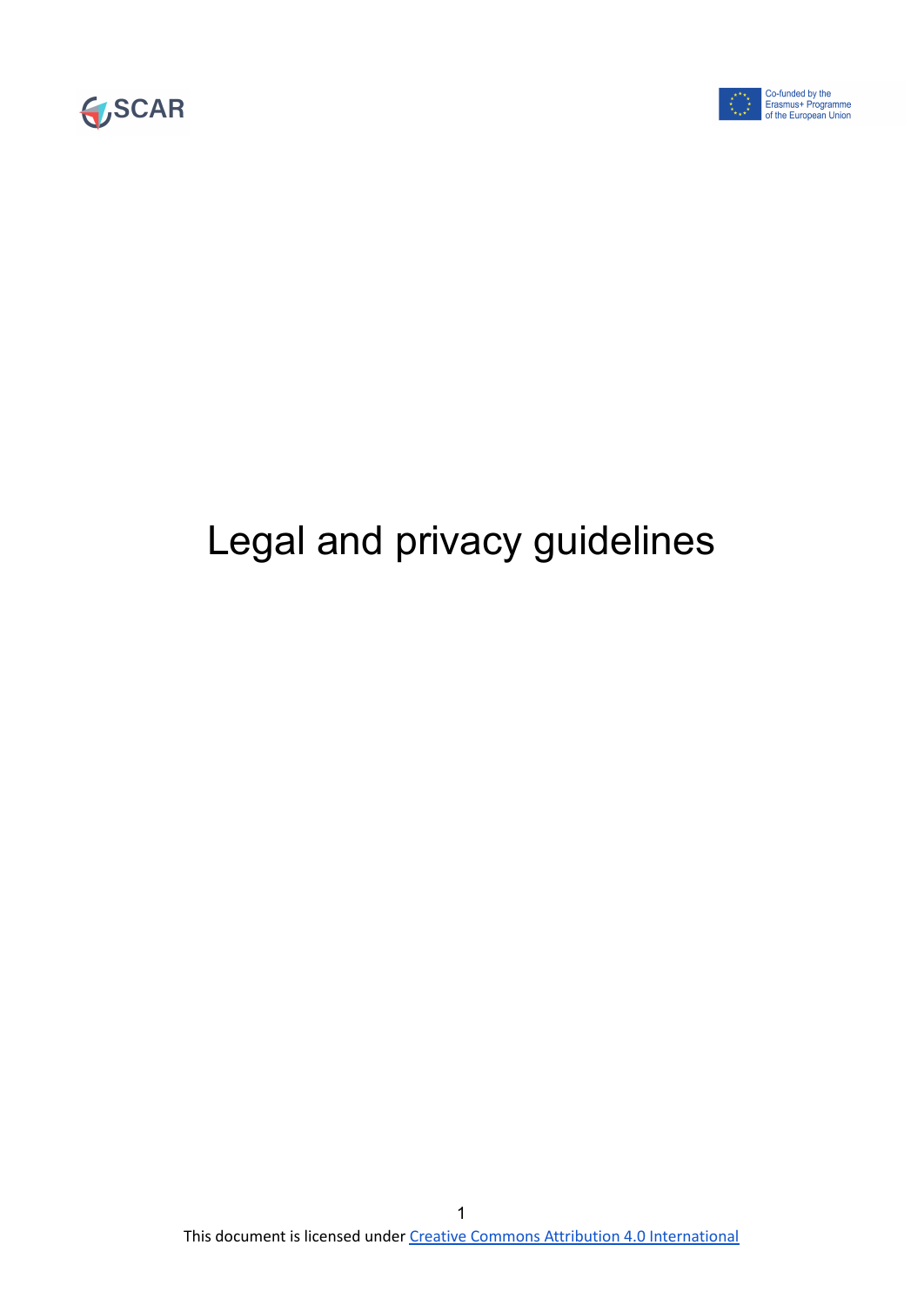



## Terms of Service

TIB's Terms of Use (ToU TIB 2018)<sup>1</sup> and The Info sheet Data Protection (see below) apply. This is a human-readable summary of the Terms of Use for eDoer (the project)<sup>2</sup>.

Disclaimer: This summary is not a part of the Terms of Use (ToU TIB 2018) and is not a legal document. It is simply a handy reference for understanding the full terms. Think of it as the user friendly interface to the legal language of our Terms of Use.

Part of our mission is to:

- Empower learners to construct their own learning trajectories on the basis of labour market information and OER (Open Educational Resources) based learning content
- Create and evaluate a hybrid OER recommendation system, relying on labour market information, learner and OER properties, and our proposed quality prediction model for OERs

You are free to:

- Add your job experience and competencies and build your path towards your target job based on our recommendations
- Read and learn from the recommended Open Educational Resources

Under the following conditions:

- Civility You support a civil environment and do not harass other users.
- Lawful behaviour You do not violate copyright or other laws.
- No Harm You do not harm our technology infrastructure.
- Terms of Use and Policies You adhere to the Terms of Use and to the applicable community policies when you visit our sites or participate in our communities.

With the understanding that

Project status conditions – It is a RESEARCH project and therefore, until providing the final version of our services, It will not be a complete working project. For instance, we will change/remove features based on the requirements in order to improve the quality of our final product.

<sup>1</sup> <https://www.tib.eu/en/service/terms-of-use/>

<sup>2</sup> <https://labs.tib.eu/edoer/en/aboutus>